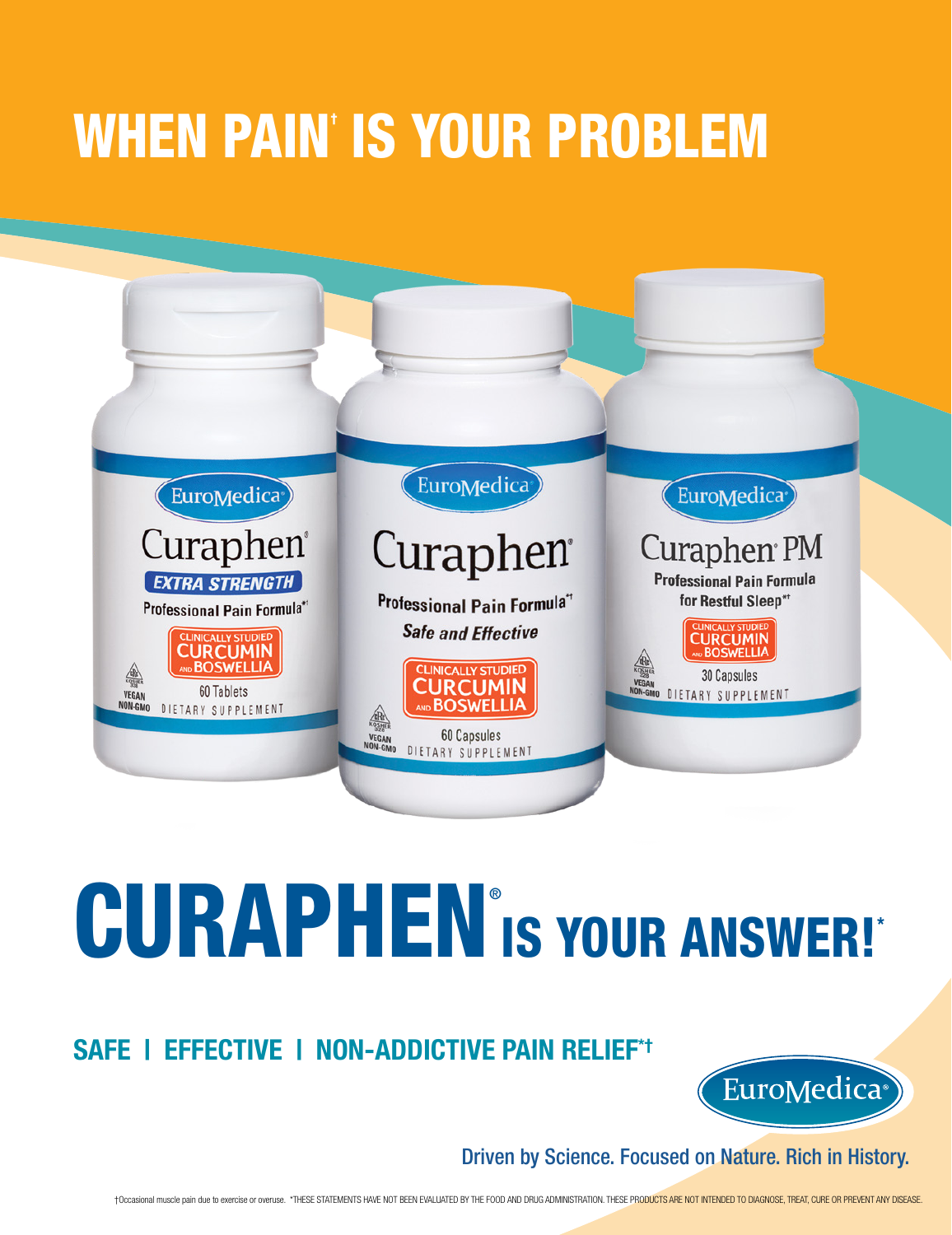

EuroMedica

Curaphen **EXTRA STRENGTH** Professional Pain Formula<sup>\*</sup> CURCUMIN 60 Tablets DIETARY SUPPLEMENT

Curaphen is a professional pain formula developed using **clinically studied, enhanced bioavailable curcumin (BCM-95®/Curcugreen®) and boswellia (BOS-10®)**, along with DLPA and nattokinase.<sup>\*\*</sup> Each contributes properties that increase their effectiveness when combined.

#### Curaphen Extra Strength

provides the same effective ingredients that your patients have come to rely on for pain relief in a more concentrated formula.\*† Available in tablet form and only 1-3 tablets per day dosage, Curaphen Extra Strength is a great option for patients who want higher levels of BCM-95 curcumin and BOS-10 boswellia in fewer tablets.

## (EuroMedica<sup>-</sup>) Curaphen<sup>PM</sup> **Professional Pain Formula** for Restful Sleep\*\* **CLIRCLIMIN** 30 Capsules DIETARY SUPPLEMENT

Curaphen PM is designed to address night time pain and its effects on sleep.† This formula provides powerful relief. Curaphen PM contains our core ingredients BCM-95 curcumin and BOS-10 boswellia with DLPA. **Melatonin** and **bioactive vitamin B6 (P-5-P)** are added to support healthy sleep cycles.\*

## **Ingredients that make a DIFFERENCE**

#### BCM-95® / CURCUGREEN® **CURCUMIN**

Curcumin, the primary compound from turmeric (*Curcuma longa*), has been recognized for its painrelieving abilities.\*† BCM-95 curcumin is blended with turmeric oil containing ar-turmerone in a patented process for up to 700 percent enhanced absorption and improved blood retention time. It can work more effectively and for a longer time than plain curcumin extracts or unstandardized turmeric. In fact, it is the most clinically studied, enhanced absorption, bioavailable curcumin in the world!

#### BOS-10® BOSWELLIA

Like curcumin, boswellia (*Boswellia serrata*) has long been valued for its health benefits. Our boswellia, BOS-10, is clinically studied, *PLUS* it is uniquely standardized to higher levels, at least 10 percent, of AKBA (acetyl-11-keto-B-boswellic acid), the botanical's key compound for pain relief.\*† Unstandardized boswellia can have as little as one percent AKBA. Additionally, the beta boswellic acid content is reduced to less than 5%, yielding a more powerful supplement.

#### DLPA

3

2

1

4

DL-phenylalanine supports the activity of endorphins and enkephalins, which play a role in both healthy mood support and pain relief.\*†

#### NATTOKINASE

This enzyme supports healthy microcirculation so the ingredients in Curaphen get to where they are needed most.\*

†Occasional muscle pain due to exercise or overuse. \*THESE STATEMENTS HAVE NOT BEEN EVALUATED BY THE FOOD AND DRUG ADMINISTRATION. THESE PRODUCTS ARE NOT INTENDED TO DIAGNOSE, TREAT, CURE OR PREVENT ANY DISEASE.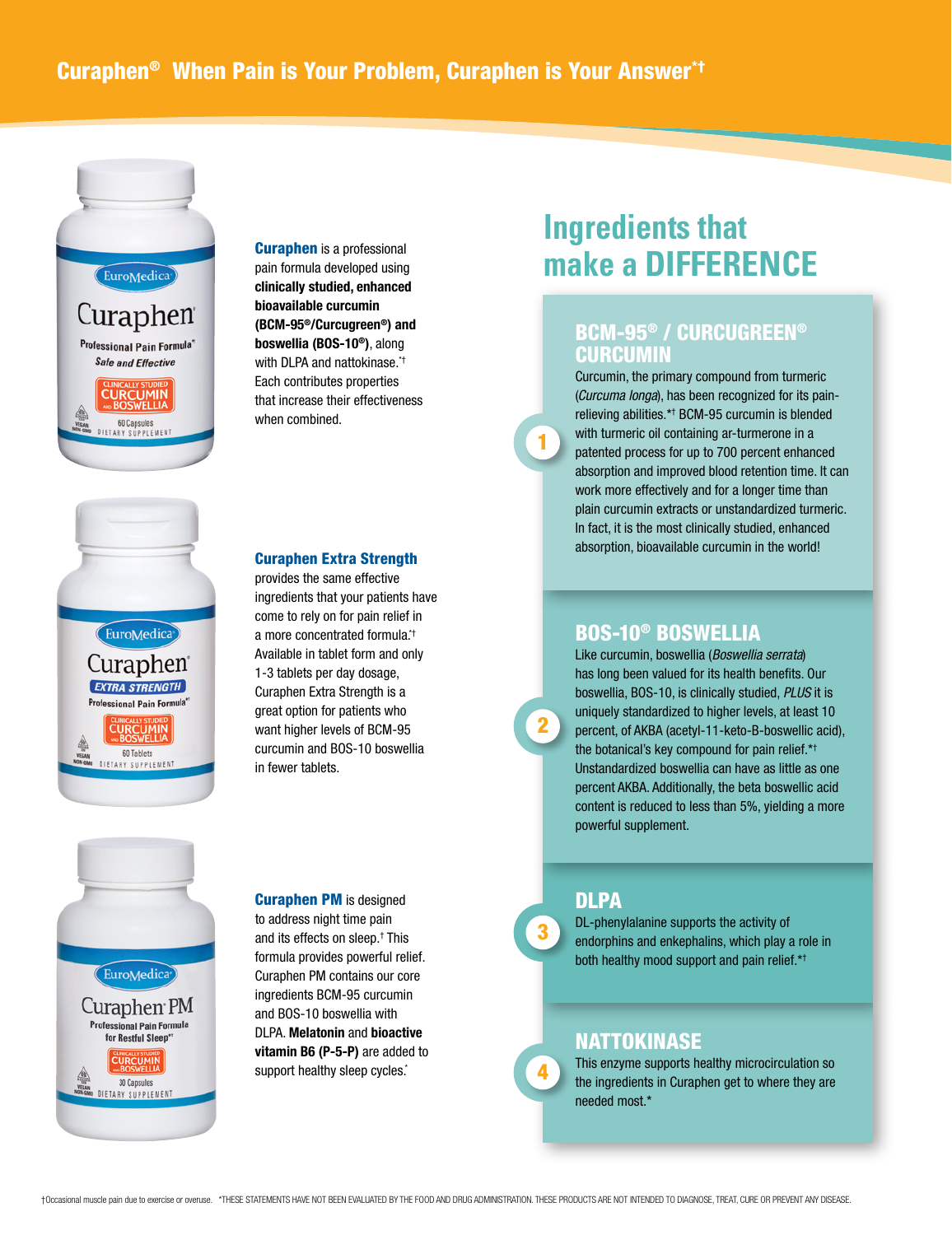Powered by The Most Clinically Studied, Enhanced Absorption Curcumin in the World: BCM-95®

#### Bioavailable Curcumin: A Key to Success

**BCM-95 Curcumin** is one of the four effective ingredients in Curaphen®, and it delivers this compound from turmeric in an entirely new and beneficial way.

This clinically studied curcumin blends the compound with turmeric essential oil in a patented process, which enhances absorption by up to 700 percent compared to standard extracts. Plus, turmeric essential oil contains arturmerone, which aside from assisting curcumin absorption and blood retention, provides systemic benefits of its own.\*

#### The Most Clinically Studied, Enhanced Bioavailable Curcumin in the World. Real Studies, Amazing Results.

Our BCM-95 curcumin has over 70 published studies to its credit, of which more than 30 are human clinical trials. These trials have illustrated the tremendous benefits of our curcumin, whether it is used on its own or combined with the BOS-10® boswellia we feature in our Curaphen formulas.

As shown in published work, these products provide benefits that can be very important for patients. So whether your patients require Curaphen, a targeted supplement for pain relief† , or a singular curcumin product like CuraPro®, you have proven options to build the core of an effective protocol.\*

CuraPro is available in a variety of professional dosage levels, depending upon the needs of your patients. Dosages include a 375 mg or a 750 mg softgel.



#### HEALTH **BENEFITS**

#### Pain Relief\*†

Various clinical studies have found benefits for occasional pain with BCM-95 curcumin alone or combined with our BOS-10 boswellia. One clinical study in particular found that BCM-95 curcumin combined with BOS-10 boswellia supported pain relief† in 64 percent of those taking the herbal ingredients versus 29 percent using a conventional intervention. That's an incredible difference—and one that many of your patients would appreciate—especially those looking for a safe option for their occasional pain.\*†

#### Joint Health\*

BCM-95 curcumin alone and combined with BOS-10 boswellia has shown support for mobility, comfort, and improved walking distance in multiple clinical studies—all without serious side effects.\*

#### Cognitive Health\*

In clinical research, groups receiving BCM-95 curcumin saw significant support in antioxidant status and healthy cognitive function.\*

#### Mood\*

Curcumin is capable of supporting many aspects of healthy mood, including levels of brain neurotransmitters (serotonin, norepinephrine, and dopamine) that modulate behavior, appetite, emotions, and memory. For example, one clinical study focused on healthy mood found that those taking curcumin significantly improved mood, as demonstrated on a standard rating scale measurement.\*

#### Healthy Cellular Development\*

In a clinical study, researchers reported "remarkable support after only the first 15 days of use." Compared to placebo, all but one participant in the curcumin group noted significant cellular support. As an adjunct botanical in cases of prostate health, another clinical study found that men saw support in urinary function by 50 percent and support of other aspects of daily life by 40 percent compared to the placebo group.\*